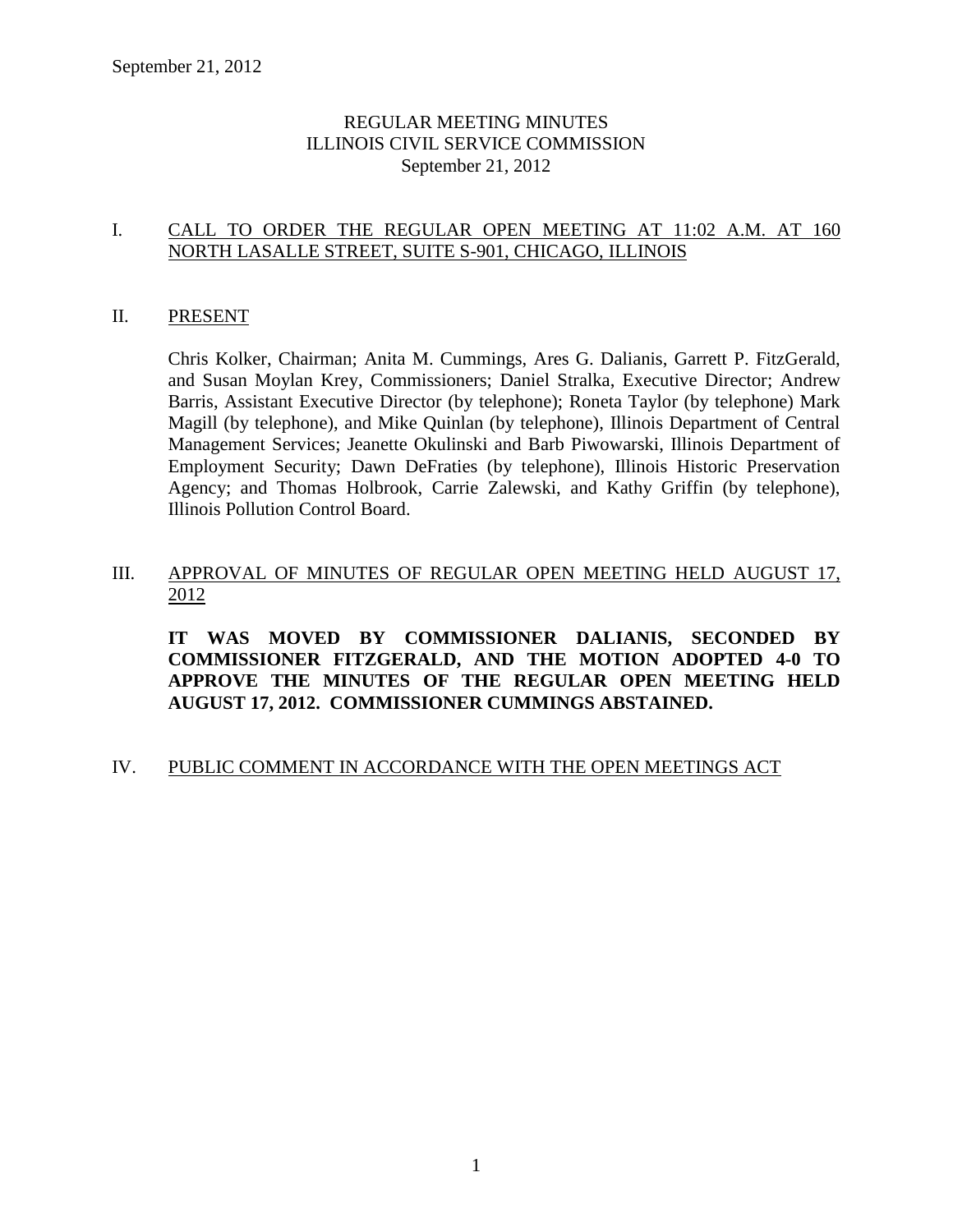#### V. EXEMPTIONS UNDER SECTION 4d(3) OF THE PERSONNEL CODE

# A. Report on Exempt Positions from Illinois Dept. of Central Management Services

|               | Total     | Number of Exempt |
|---------------|-----------|------------------|
| <u>Agency</u> | Employees | Positions        |
|               |           |                  |
|               |           |                  |
|               |           |                  |
|               |           |                  |
|               |           |                  |
|               |           |                  |
|               |           |                  |
|               |           |                  |
|               |           |                  |
|               |           |                  |
|               |           |                  |
|               |           |                  |
|               |           |                  |
|               |           |                  |
|               |           |                  |
|               |           |                  |
|               |           |                  |
|               |           |                  |
|               |           |                  |
|               |           |                  |
|               |           |                  |
|               |           |                  |
|               |           |                  |
|               |           |                  |
|               |           |                  |
|               |           |                  |
|               |           |                  |
|               |           |                  |
|               |           |                  |
|               |           |                  |
|               |           |                  |
|               |           |                  |
|               |           |                  |
|               |           |                  |
|               |           |                  |
|               |           |                  |
|               |           |                  |
|               |           |                  |
|               |           |                  |
|               |           |                  |
|               |           |                  |
|               |           |                  |
|               |           |                  |
|               |           |                  |
|               |           |                  |
|               |           |                  |
|               |           |                  |
|               |           |                  |
|               |           |                  |
|               |           |                  |
|               |           |                  |
|               |           |                  |
|               |           |                  |
|               |           |                  |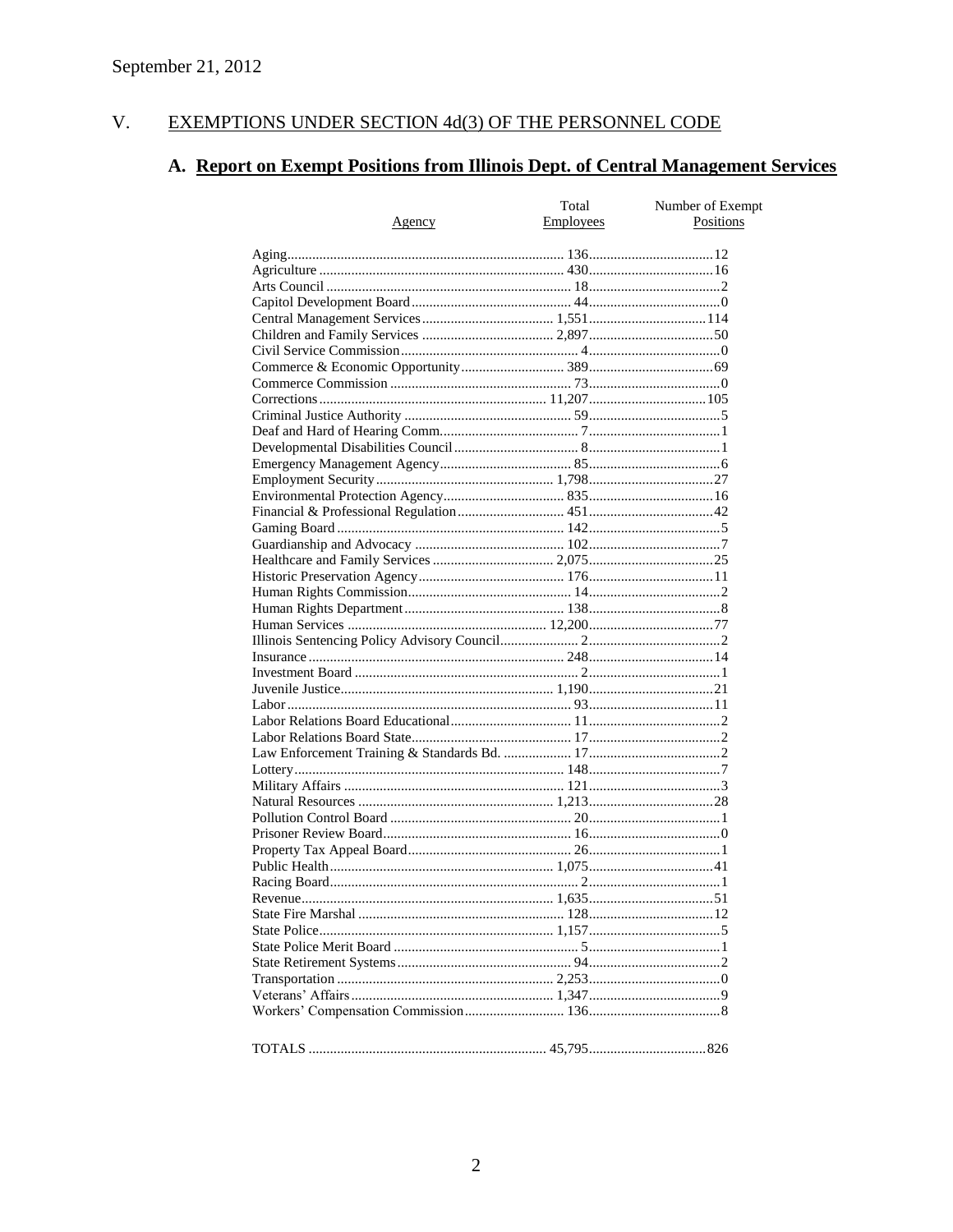#### **B. Governing Rule – Section 1.142 Jurisdiction B Exemptions**

- a) The Civil Service Commission shall exercise its judgment when determining whether a position qualifies for exemption from Jurisdiction B under Section 4d(3) of the Personnel Code. The Commission will consider any or all of the following factors inherent in the position and any other factors deemed relevant to the request for exemption:
	- 1) The amount and scope of principal policy making authority;
	- 2) The amount and scope of principal policy administering authority;
	- 3) The amount of independent authority to represent the agency, board or commission to individuals, legislators, organizations or other agencies relative to programmatic responsibilities;
	- 4) The capability to bind the agency, board or commission to a course of action;
	- 5) The nature of the program for which the position has principal policy responsibility;
	- 6) The placement of the position on the organizational chart of the agency, board or commission;
	- 7) The mission, size and geographical scope of the organizational entity or program within the agency, board or commission to which the position is allocated or detailed.
- b) The Commission may, upon its own action after 30 days notice to the Director of Central Management Services or upon the recommendation of the Director of the Department of Central Management Services, rescind the exemption of any position that no longer meets the requirements for exemption set forth in subsection (a). However, rescission of an exemption shall be approved after the Commission has determined that an adequate level of managerial control exists in exempt status that will insure responsive and accountable administrative control of the programs of the agency, board or commission.
- c) For all positions currently exempt by action of the Commission, the Director of Central Management Services shall inform the Commission promptly in writing of all changes in essential functions, reporting structure, working title, work location, position title, position number or specialized knowledge, skills, abilities, licensure or certification.
- d) Prior to granting an exemption from Jurisdiction B under Section 4d(3) of the Personnel Code, the Commission will notify the incumbent of the position, if any, of its proposed action. The incumbent may appear at the Commission meeting at which action is to be taken and present objections to the exemption request.

(Source: Amended at 34 Ill. Reg. 3485, effective March 3, 2010)

\* \* \*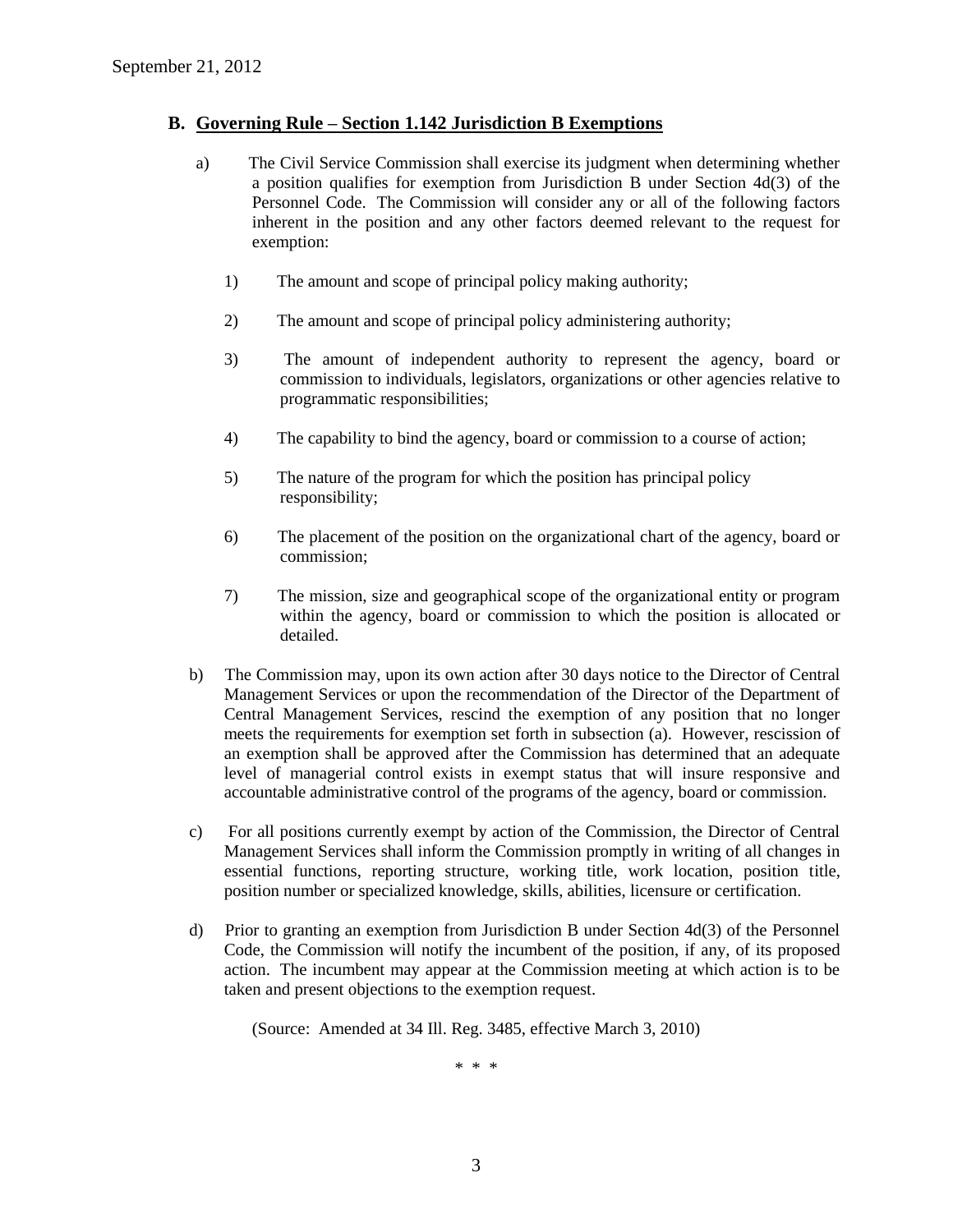# **C. Requests for 4d(3) Exemption**

Executive Director Daniel Stralka reported:

- The agency requested that Item C be continued until the October meeting.  $\bullet$
- As to Item D, Executive Director Daniel Stralka briefly reviewed this continued request and added that he met with the Executive Director along with representatives of CMS earlier in the month. At this meeting, it became clear that the agency was concerned with being able to ensure that a suitably credentialed candidate was available to be selected for the position. It was pointed out that this is an inessential criteria for a 4d(3) exemption. Instead, it was suggested to the Executive Director that she meet with CMS representatives to discuss how her concerns can be alleviated through the posting process. For these reasons, Staff still recommended denial of this request. While there was no agency representative present, Roneta Taylor from CMS suggested that the Commission continue this request until next month's meeting.
- As to Items E and F, these requests are for Deputy Chiefs of Staff at the Department of Children and Family Services, positions that report to the Chief of Staff who reports to the Director. Item E is for Cook County and would focus on the supportive service programs of the agency such as fiscal and human resources. Item F is for Downstate and would focus on mission-related service programs. As to Item E, Staff had concerns because all these supportive service programs already have principal policy exempt positions performing the functions the agency is relying on to support this position's request, thereby failing to meet the "principal" requirement. As to Item F, Staff had concerns because, again, all these mission-related service programs already have principal policy exempt positions performing the functions the agency is relying on to support this position's request, thereby failing to meet the "principal" requirement, though at least this request was focused on the operational programs of the agency. In short, it appears the agency is seeking two exempt non-programmatic assistants for the Chief of Staff position which itself could be considered the highest level assistant to the Director. For these reasons, Staff recommended denial of these requests.
- The agency requested that Item G be continued until the October meeting.  $\bullet$
- The agency requested that Item H be continued until the October meeting.  $\bullet$
- The agency requested that Item I be continued until the October meeting.
- As to Items J1-J3, these requests are all from the Department of Employment  $\bullet$ Security and all report to the Executive Deputy Director of Service Delivery who reports to the Director. Item J1 is the Assistant Deputy Director of Service Delivery; J2 is the Manager of the Employment Services program; J3 is the Manager of the Unemployment Insurance program.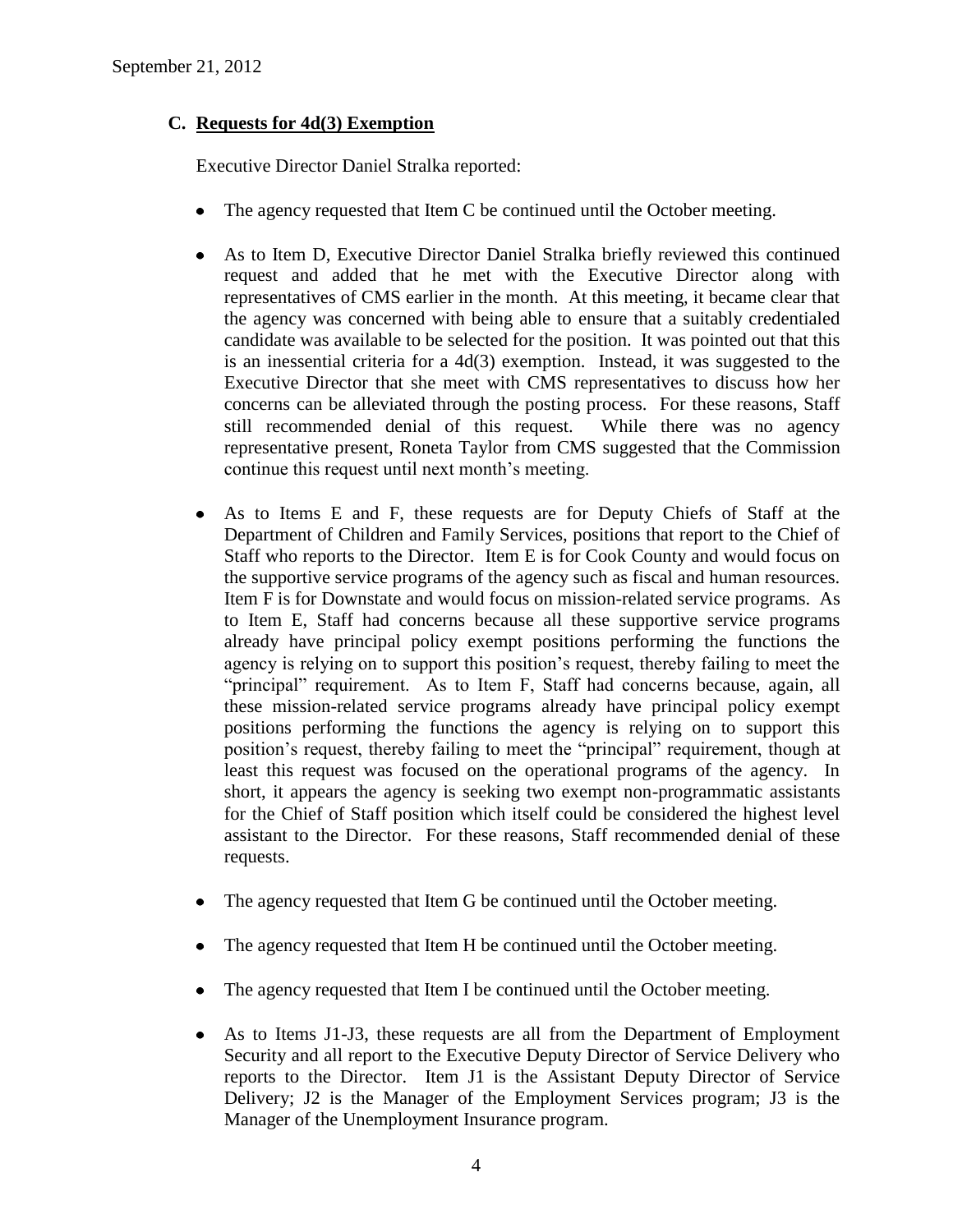In May of this year, the agency came before the Commission requesting an exemption for the Assistant Deputy Director of Programs. Since Assistant Deputy Director positions undergo greater scrutiny due their more distanced organizational level, Staff inquired as to the programs that would be supporting this Assistant Deputy Director request. Agency staff responded that the supporting programs would be Employment Services and Unemployment Insurance, noting how they are the most important programs the agency administers. The Commission approved this request.

In the ensuing months, the agency made a change to the Programs program. It was renamed Business Services, and the Employment Services and Unemployment Insurance programs were moved under Service Delivery. A clarification was made to the Executive Deputy Director of Programs position description, but none was made to its recently exempted Assistant Deputy Director.

Now in September, the agency returns to the Commission seeking exemptions for the managers of these two programs as well as an Assistant Deputy Director of Service Delivery. Along with problems acquiring organizational charts, Commission Staff had significant concerns because these programs had just been used four months earlier to obtain an exemption for the Assistant Deputy Director of Programs. It would be improper for a "principal" policy exemption to be granted to the managers of these programs – which standing alone would appear to support such a request – when they had already been cited by the agency to support an earlier exemption request. Since Staff was unable to discern where principal policy authority lay for these programs, it is unable to recommend approval for any of these requests. Staff also noted how the agency has been submitting its requests in a piecemeal manner over the last six months as opposed to the preferred method when a reorganization occurs to submit them all at once as part of a comprehensive request. This allows the Commission to better evaluate the programmatic foundation for all requested positions and ensure compliance with the Personnel Code.

Barb Piwowarski responded that Employment Services and Unemployment Insurance are the agency's two largest programs. There has been a recent restructuring so that the revenue administration of these programs has been placed under Business Services while the program administration has been placed under Service Delivery. Chairman Kolker inquired how long this reorganization has been going on. Barb Piwowarski replied one year. Chairman Kolker noted how the lack of an accurate and current organizational chart puts the Commission in a bind for making an informed decision on these requests and asked if there were additional requests being considered. He echoed Staff's concerns over piecemeal submissions related to agency reorganizations. BP responded affirmatively, in Information Technology. In response to an agency question about the depth of information required on organizational charts, DS explained how they need to reflect every 4d(3) exempt position at the agency as well as the line of authority for each requested position up to the Director. It can be more generic for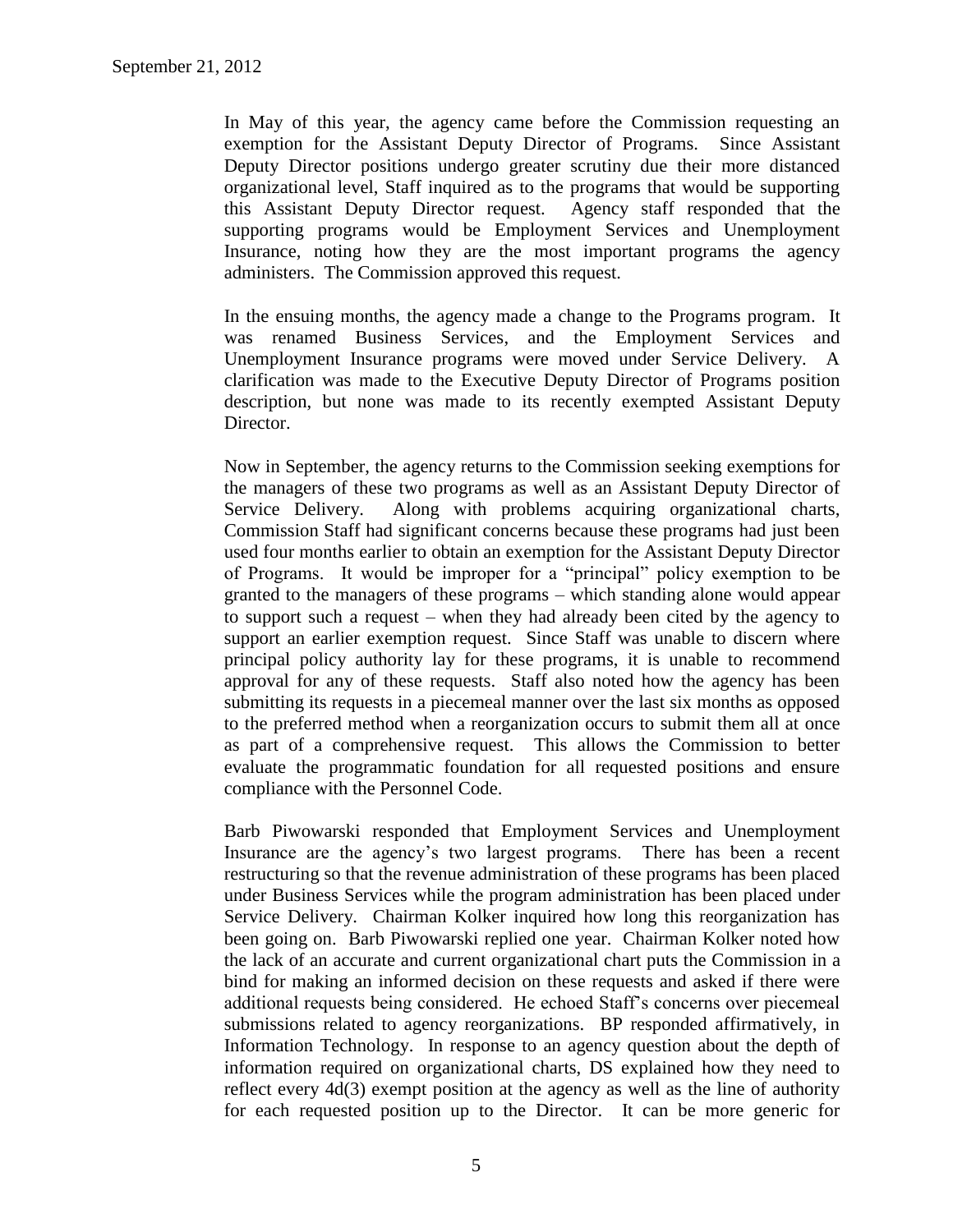positions underneath. Commissioner FitzGerald asked how long it would take the agency to produce a realistic organizational chart. Barb Piwowarski indicated it was complete with the exception of Information Technology and Legal. Chairman Kolker inquired whether any of these positions had any bargaining unit issues. Barb Piwowarski responded negatively. Chairman Kolker inquired about the status of the two incumbents. Barb Piwowarski indicated that one was retiring and the other was being transferred. Commissioner FitzGerald asked CMS if one month was a realistic timetable for an organizational chart. Roneta Taylor responded affirmatively. Chairman Kolker suggested that these items be continued to allow the agency to complete its organizational charts and meet with Staff prior to the next meeting to address its stated concerns. Barb Piwowarski was in agreement with this.

- $\bullet$ As to Item K, this request is for the Director of Museum Programs at the Abraham Lincoln Presidential Library and Museum, a position that reports to the Director. This position was first exempted back in July 2004 but had its exemption rescinded in May 2010 due to extended vacancy. The agency has a new Director and has indicated it is prepared to fill the position so it is seeking reinstatement. There have been no significant changes to the position; it remains responsible for determining, developing, and implementing all exhibits, shows, and programs at the Library and Museum. For these reasons, Staff recommended approval of this request.
- As to Item L, this request is for the General Counsel for the Illinois Pollution Control Board, a position that reports to the Chairman. This position performs traditional general counsel functions as well as assuming legislative liaison and labor relations responsibilities for the Board, functions that have traditionally supported principal policy exemption. For these reasons, Staff recommended approval of this request.

# **IT WAS MOVED BY COMMISSIONER DALIANIS, SECONDED BY COMMISSIONER FITZGERALD, AND THE MOTION ADOPTED 5-0 TO GRANT THE REQUESTS FOR 4D(3) EXEMPTION FOR THE FOLLOWING POSITIONS:**

- **K: Division Manager of Museum Programs, ALPLM (Historic Preservation)**
- **L: General Counsel (Pollution Control Board)**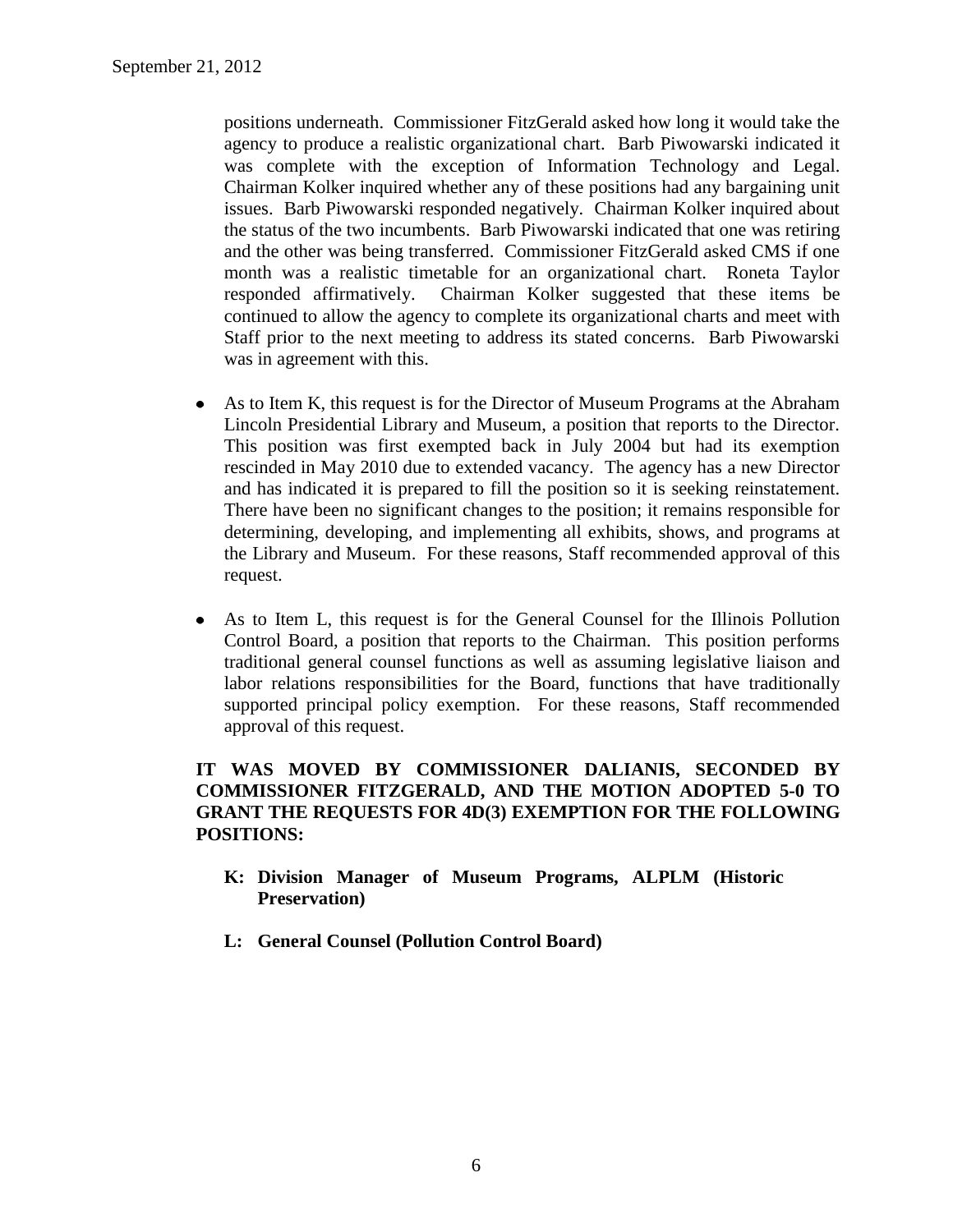**IT WAS MOVED BY COMMISSIONER FITZGERALD, SECONDED BY COMMISSIONER KREY, AND THE MOTION ADOPTED 5-0 TO CONTINUE THE REQUESTS FOR 4D(3) EXEMPTION FOR THE FOLLOWING POSITIONS:**

- **C: Manager, Latino Worker Safety & Immigration Policy (Human Services)**
- **D: Research Director (Illinois Sentencing Policy Advisory Council)**
- **G: Mental Health Services Supervisor (Corrections)**
- **H: Health Care & Human Services Liaison (Human Services)**
- **I: Director, Governor's Office of New Americans (Human Services)**
- **J1: Assistant Deputy Director of the Bureau of Service Delivery (Employment Security)**
- **J2: Employment Services Program Manager (Employment Security)**
- **J3: Unemployment Insurance Program Manager (Employment Security)**

**IT WAS MOVED BY COMMISSIONER KREY, SECONDED BY COMMISSIONER DALIANIS, AND THE MOTION ADOPTED 5-0 TO DENY THE REQUEST FOR 4D(3) EXEMPTION FOR THE FOLLOWING POSITIONS:**

- **E: Deputy Chief of Staff-Cook County (Children & Family Services)**
- **F: Deputy Chief of Staff-Downstate (Children & Family Services)**

**The following 4d(3) exemption requests were granted on September 21, 2012:**

| <b>Position Number</b>  | 40070-48-55-000-00-01                                 |
|-------------------------|-------------------------------------------------------|
| <b>Position Title</b>   | Senior Public Service Administrator                   |
| Bureau/Division         | Abraham Lincoln Presidential Library & Museum (ALPLM) |
|                         | Programs                                              |
| <b>Functional Title</b> | Division Manager of Museum Programs <sup>1</sup>      |
| Incumbent               | Vacant                                                |
| Supervisor              | ALPLM Deputy Director who reports to the Director     |
| Location                | <b>Sangamon County</b>                                |

**K. Illinois Historic Preservation Agency**

 $\overline{a}$ <sup>1</sup> Exemption was rescinded on May 21, 2010 for extended vacancy.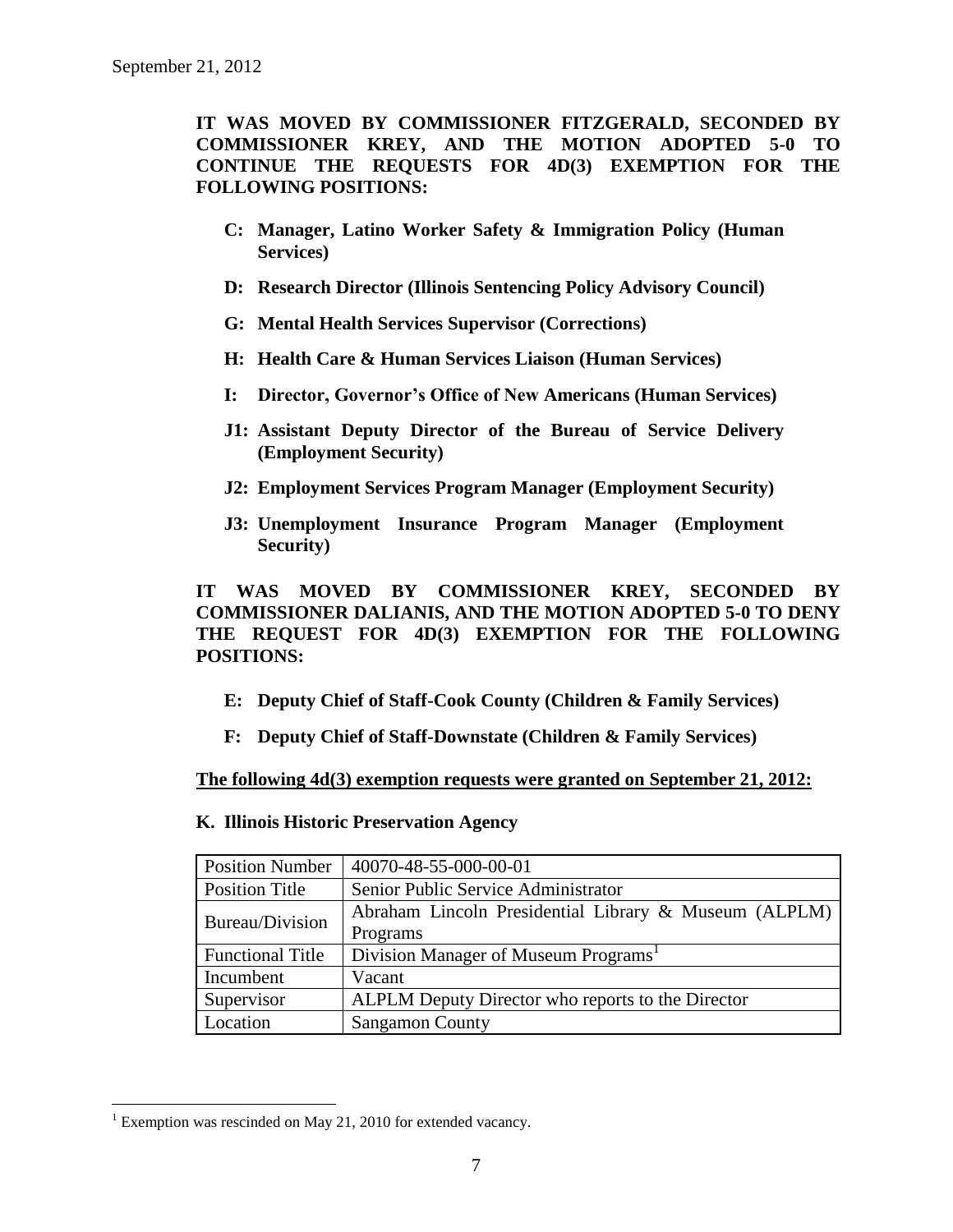# **L. Illinois Pollution Control Board**

| <b>Position Number</b>  | 40070-50-80-000-00-04                            |
|-------------------------|--------------------------------------------------|
| <b>Position Title</b>   | Senior Public Service Administrator              |
| <b>Functional Title</b> | <b>General Counsel</b>                           |
| Incumbent               | Vacant                                           |
| Supervisor              | Chairman of the Illinois Pollution Control Board |
| Location                | <b>Cook County</b>                               |

# **The following 4d(3) exemption requests were continued on September 21, 2012:**

# **C. Illinois Department of Human Services**

| <b>Position Number</b>  | 40070-10-12-200-00-29                              |
|-------------------------|----------------------------------------------------|
| Position Title          | Senior Public Service Administrator                |
| Bureau/Division         | Assistant Secretary's Office                       |
| <b>Functional Title</b> | Manager, Latino Worker Safety & Immigration Policy |
| Incumbent               | Vacant                                             |
| Supervisor              | Assistant Secretary who reports to the Secretary   |
| Location                | <b>Cook County</b>                                 |

# **D. Illinois Sentencing Policy Advisory Council**

| <b>Position Number</b>  | 40070-50-04-100-00-01               |
|-------------------------|-------------------------------------|
| <b>Position Title</b>   | Senior Public Service Administrator |
| Bureau/Division         | Research                            |
| <b>Functional Title</b> | <b>Research Director</b>            |
| Incumbent               | Vacant                              |
| Supervisor              | <b>Executive Director</b>           |
| Location                | <b>Sangamon County</b>              |

# **G. Illinois Department of Corrections**

| <b>Position Number</b>  | 40070-29-02-500-00-01                                    |
|-------------------------|----------------------------------------------------------|
| <b>Position Title</b>   | Senior Public Service Administrator                      |
| Bureau/Division         | Programs and Support Services                            |
| <b>Functional Title</b> | <b>Mental Health Services Supervisor</b>                 |
| Incumbent               | Vacant                                                   |
| Supervisor              | Chief of Programs & Support Services, who reports to the |
|                         | Assistant Director, who in turn reports to the Director  |
| Location                | Will County                                              |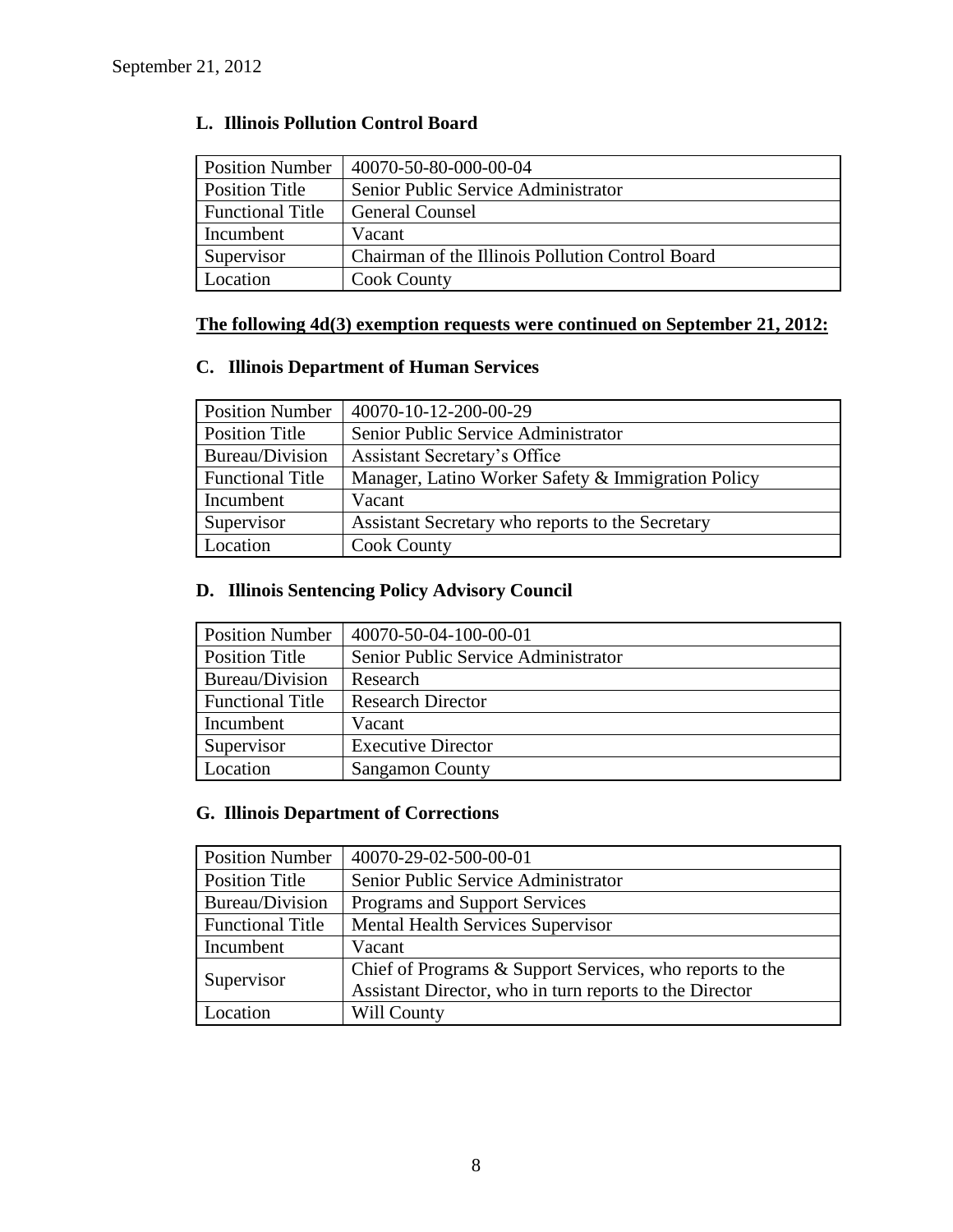| <b>Position Number</b>  | 40070-10-00-000-11-01                |
|-------------------------|--------------------------------------|
| Position Title          | Senior Public Service Administrator  |
| Bureau/Division         | Secretary's Office                   |
| <b>Functional Title</b> | Health Care & Human Services Liaison |
| Incumbent               | Vacant                               |
| Supervisor              | Secretary                            |
| Location                | <b>Cook County</b>                   |

# **H. Illinois Department of Human Services**

# **I. Illinois Department of Human Services**

| <b>Position Number</b>  | 40070-10-00-000-12-29                               |
|-------------------------|-----------------------------------------------------|
| Position Title          | Senior Public Service Administrator                 |
| Bureau/Division         | Secretary's Office                                  |
| <b>Functional Title</b> | Director, Governor's Office of New Americans (GONA) |
| Incumbent               | Vacant                                              |
| Supervisor              | Secretary                                           |
| Location                | <b>Cook County</b>                                  |

# **J1. Illinois Department of Employment Security**

| <b>Position Number</b>  | 40070-44-20-010-00-01                                        |
|-------------------------|--------------------------------------------------------------|
| <b>Position Title</b>   | Senior Public Service Administrator                          |
| Bureau/Division         | Service Delivery                                             |
| <b>Functional Title</b> | Assistant Deputy Director of the Bureau of Service Delivery  |
| Incumbent               | Vacant                                                       |
| Supervisor              | Executive Deputy Director of Service Delivery who reports to |
|                         | the Director                                                 |
| Location                | <b>Cook County</b>                                           |

# **J2. Illinois Department of Employment Security**

| <b>Position Number</b>  | 40070-44-21-000-00-01                                        |
|-------------------------|--------------------------------------------------------------|
| <b>Position Title</b>   | Senior Public Service Administrator                          |
| Bureau/Division         | Service Delivery/Employment Services Program                 |
| <b>Functional Title</b> | <b>Employment Services Program Manager</b>                   |
| Incumbent               | <b>Bennett R. Krause</b>                                     |
| Supervisor              | Executive Deputy Director of Service Delivery who reports to |
|                         | the Director                                                 |
| Location                | <b>Sangamon County</b>                                       |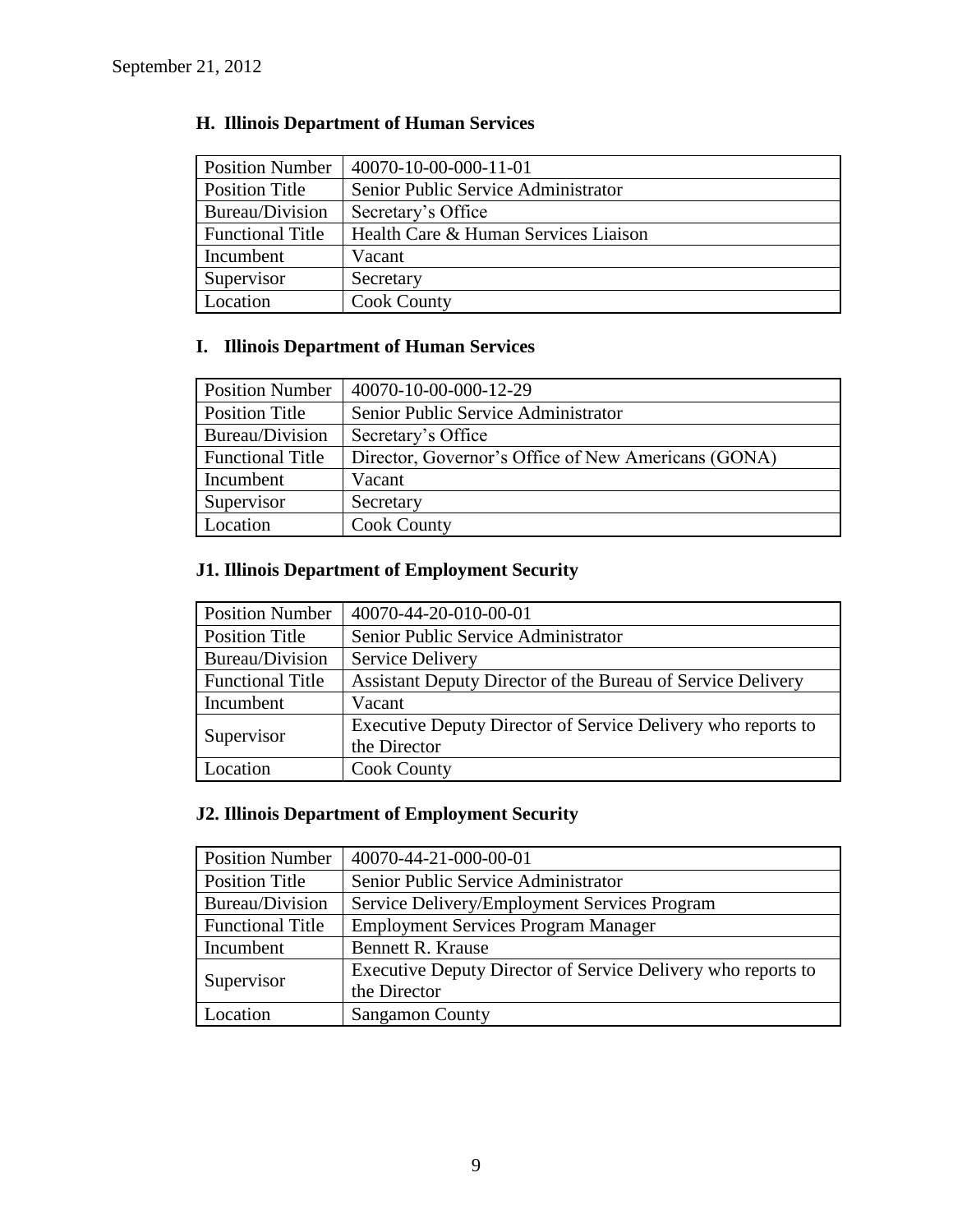| <b>Position Number</b>  | 40070-44-22-000-00-01                                        |
|-------------------------|--------------------------------------------------------------|
| <b>Position Title</b>   | Senior Public Service Administrator                          |
| Bureau/Division         | Service Delivery/Unemployment Insurance Program              |
| <b>Functional Title</b> | Unemployment Insurance Program Manager                       |
| Incumbent               | Frank G. DeMore                                              |
| Supervisor              | Executive Deputy Director of Service Delivery who reports to |
|                         | the Director                                                 |
| Location                | <b>Cook County</b>                                           |

## **J3. Illinois Department of Employment Security**

#### **The following 4d(3) exemption requests were denied on September 21, 2012:**

## **E. Illinois Department of Children & Family Services**

| <b>Position Number</b>  | 40070-16-00-220-00-01                       |
|-------------------------|---------------------------------------------|
| Position Title          | Senior Public Service Administrator         |
| Bureau/Division         | Director's Office                           |
| <b>Functional Title</b> | Deputy Chief of Staff-Cook County           |
| Incumbent               | Vacant                                      |
| Supervisor              | Chief of Staff, who reports to the Director |
| Location                | <b>Cook County</b>                          |

#### **F. Illinois Department of Children & Family Services**

| <b>Position Number</b>  | 40070-16-00-230-00-01                       |  |
|-------------------------|---------------------------------------------|--|
| <b>Position Title</b>   | Senior Public Service Administrator         |  |
| Bureau/Division         | Director's Office                           |  |
| <b>Functional Title</b> | Deputy Chief of Staff-Downstate             |  |
| Incumbent               | Vacant                                      |  |
| Supervisor              | Chief of Staff, who reports to the Director |  |
| Location                | <b>Rock Island County</b>                   |  |

## VI. CLASS SPECIFICATIONS

• None submitted.

**IT WAS MOVED BY COMMISSIONER DALIANIS, SECONDED BY COMMISSIONER KREY, AND THE MOTION ADOPTED 5-0 TO DISAPPROVE ANY CLASS SPECIFICATIONS RECEIVED BY THE COMMISSION NOT CONTAINED IN THIS REPORT TO ALLOW ADEQUATE STUDY.**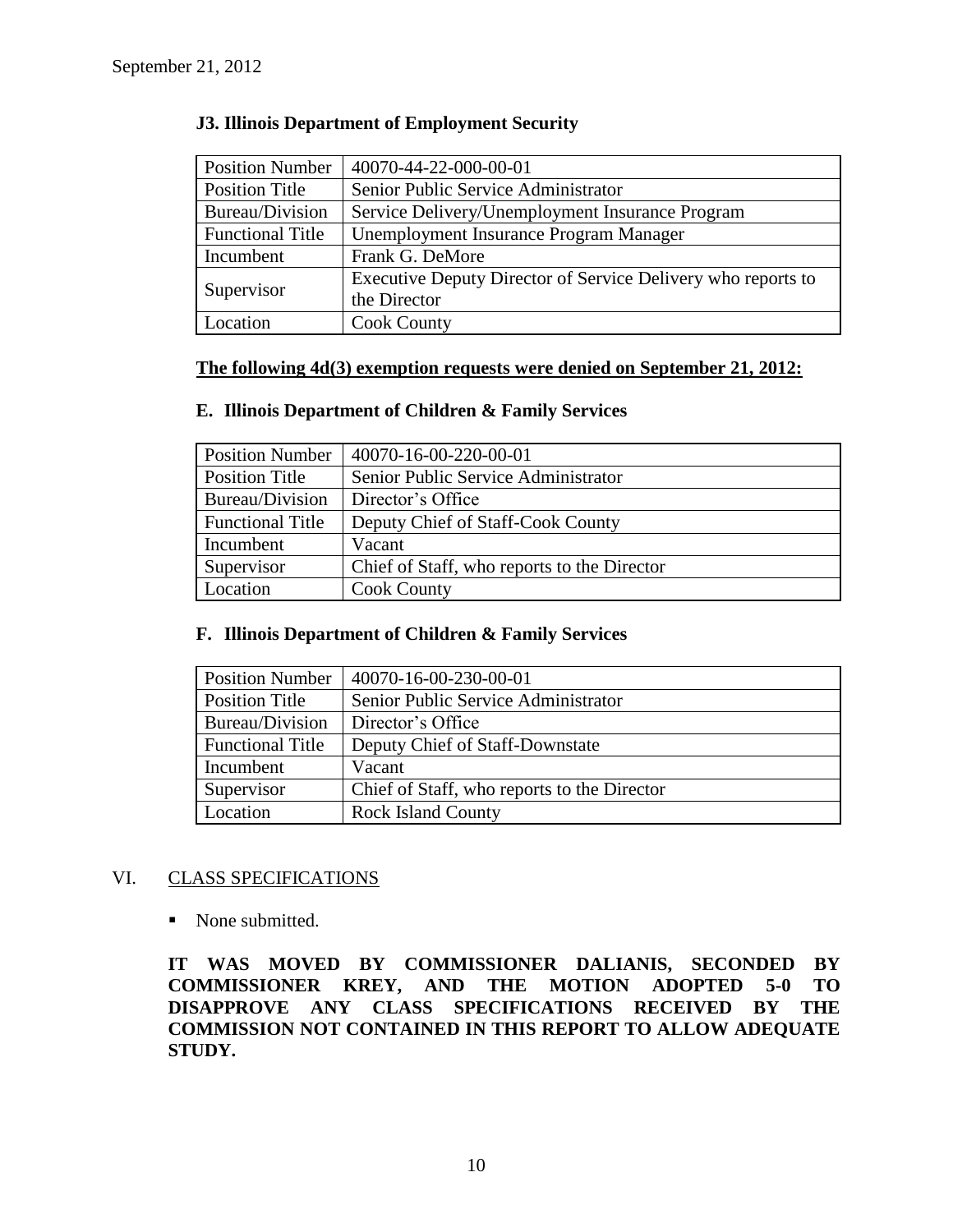# VII. MOTION TO CLOSE A PORTION OF THE MEETING

**IT WAS MOVED BY COMMISSIONER FITZGERALD SECONDED BY COMMISSIONER DALIANIS, AND BY ROLL CALL VOTE THE MOTION ADOPTED 5-0 TO CLOSE A PORTION OF THE MEETING PURSUANT TO SUBSECTIONS 2(c)(1), 2(c)(4), 2(c)(5), AND 2(c)(11) OF THE OPEN MEETINGS ACT.**

| <b>KOLKER</b>   | <b>YES</b> | <b>CUMMINGS</b>       | <b>YES</b> |
|-----------------|------------|-----------------------|------------|
| <b>DALIANIS</b> | YES.       | <b>FITZGERALD YES</b> |            |
| <b>KREY</b>     | <b>YES</b> |                       |            |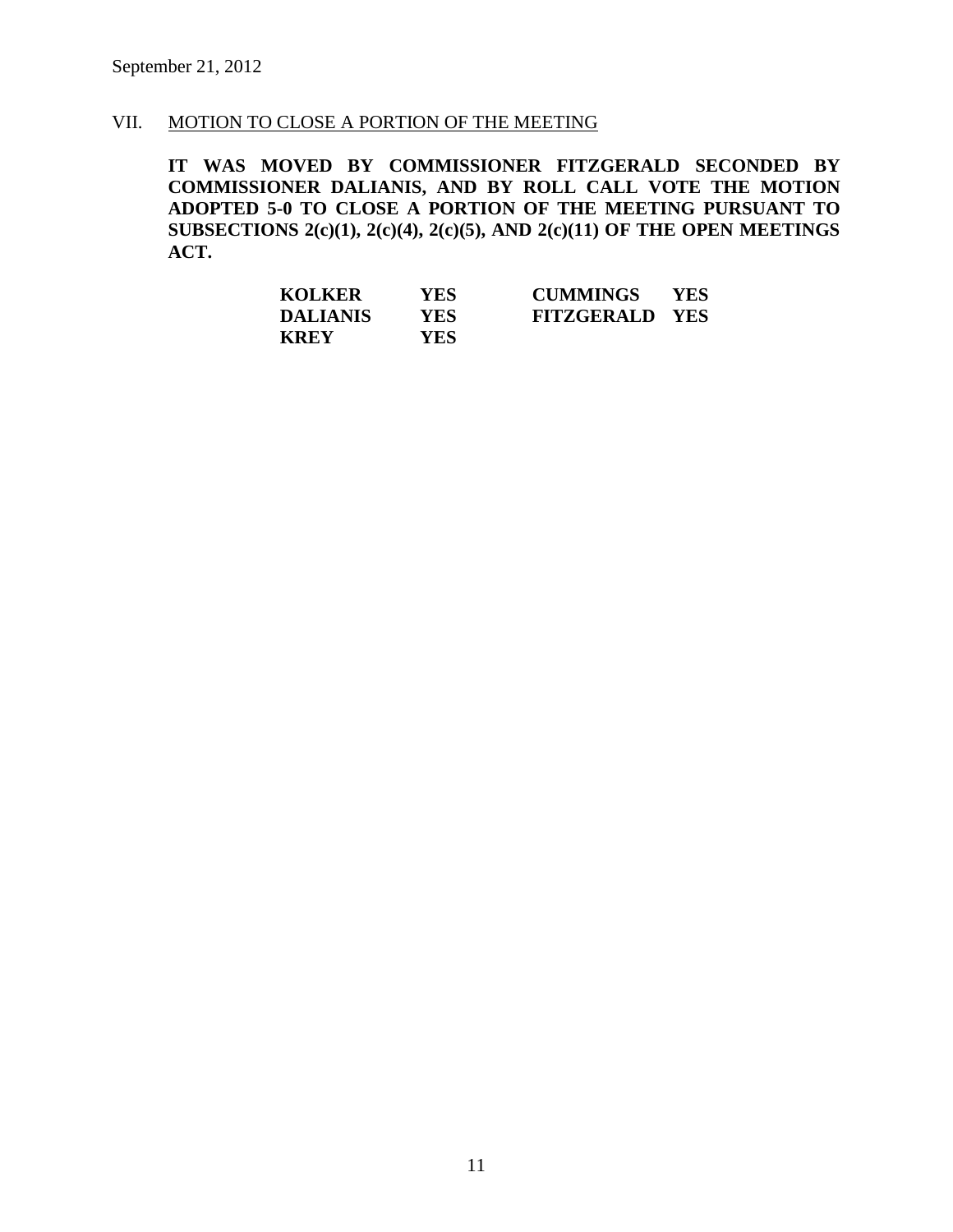#### VIII. RECONVENE THE OPEN MEETING

Upon due and proper notice the regular open meeting of the Illinois Civil Service Commission was reconvened at 160 North LaSalle Street, Suite S-901, Chicago, Illinois at 11:34 a.m.

#### PRESENT

Chris Kolker, Chairman; Anita M. Cummings, Ares G. Dalianis, Garrett P. FitzGerald, and Susan Moylan Krey, Commissioners; Daniel Stralka, Executive Director; and Andrew Barris, Assistant Executive Director (by telephone).

#### IX. NON-MERIT APPOINTMENT REPORT

The Personnel Code permits non-merit appointments for a limited period of time, i.e., emergency appointments shall not exceed 60 days and shall not be renewed, and positions shall not be filled on a temporary or provisional basis for more than six months out of any twelve-month period. Consecutive non-merit appointments are not violative of the Code; however, they do present a possible evasion of merit principles and should be monitored. Set forth below is the number of consecutive non-merit appointments made by each department. These statistics are from the Illinois Department of Central Management Services' Consecutive Non-Merit Report.

| Agency                                | 7/31/12        | 8/31/12        | 8/31/11        |
|---------------------------------------|----------------|----------------|----------------|
| Aging                                 | 2              | 2              |                |
| Agriculture                           |                | 1              | 4              |
| <b>Arts Council</b>                   |                |                | 0              |
| <b>Central Management Services</b>    |                | 1              | 3              |
| <b>Children and Family Services</b>   | 10             | 7              | 5              |
| <b>Employment Security</b>            |                | 1              | 5              |
| <b>Healthcare and Family Services</b> | 4              | 7              | 4              |
| <b>Historic Preservation Agency</b>   |                | 7              |                |
| Human Rights Department               |                | 0              | 0              |
| <b>Human Services</b>                 | 0              | 3              | $\overline{2}$ |
| <b>Natural Resources</b>              |                | 10             | 29             |
| Property Tax Appeal Board             | 0              | 0              | 5              |
| Revenue                               | $\overline{2}$ | $\overline{2}$ |                |
| <b>State Fire Marshal</b>             | 0              | 0              |                |
| Transportation                        | 4              | 11             |                |
| Veterans' Affairs                     |                | $\overline{2}$ |                |
| Workers' Compensation Commission      |                | 0              |                |
| Totals                                | 34             | 55             | 70             |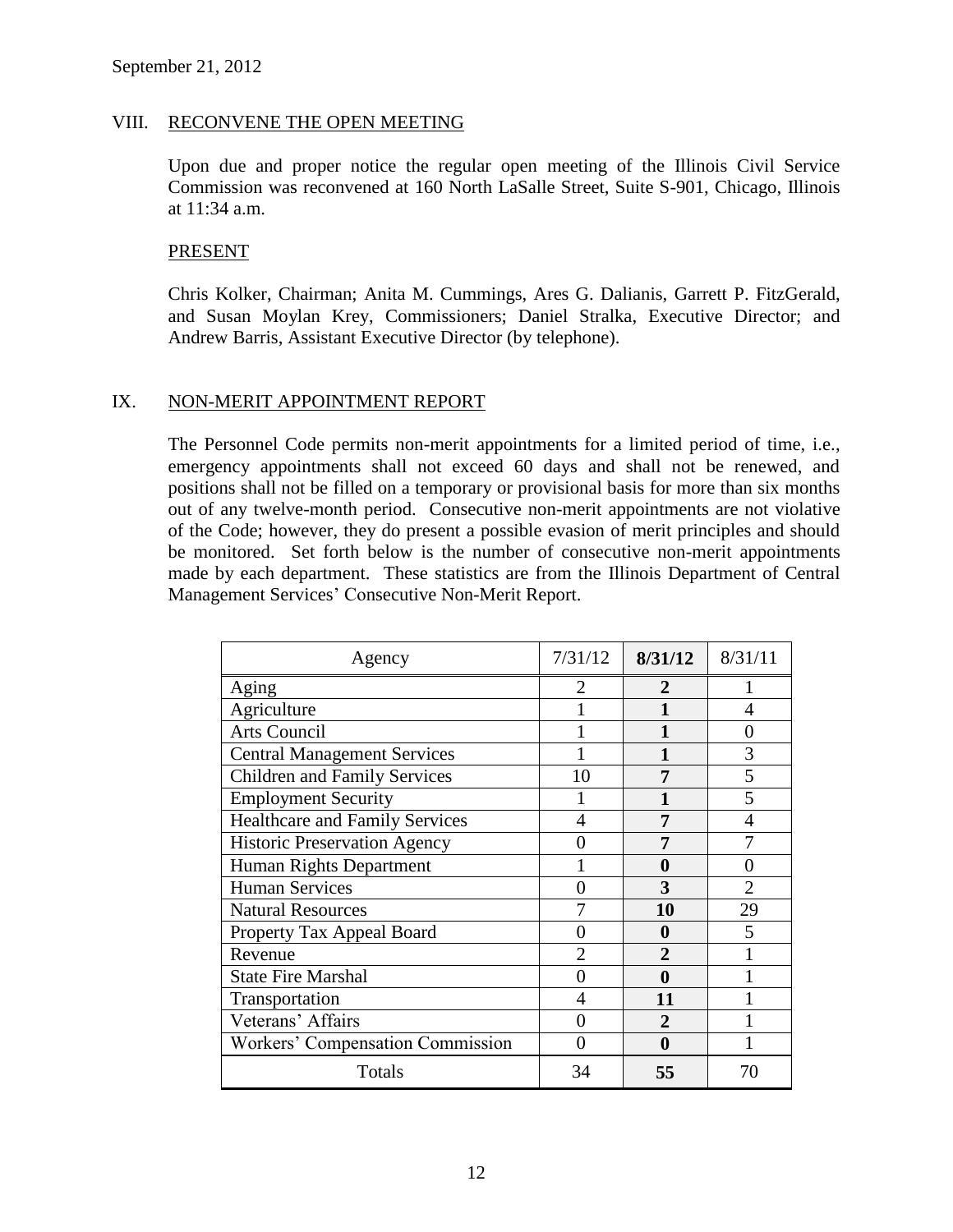#### X. INTERLOCUTORY APPEAL

## **DA-5-12**

| Employee | Regina Murphy                                 | <b>Appeal Date</b> | 8/16/12                            |
|----------|-----------------------------------------------|--------------------|------------------------------------|
| Agency   | <b>Human Services</b>                         | Decision Date      | 9/10/12                            |
| Type     | Discharge                                     | ALJ                | Daniel Stralka                     |
| Issue(s) | Failure to appear at $\parallel$ Proposal for |                    | Grant Motion to Dismiss subject to |
|          | scheduled hearing                             | Decision           | approval of Commission; default.   |

**IT WAS MOVED BY COMMISSIONER DALIANIS, SECONDED BY COMMISSIONER CUMMINGS, AND BY ROLL CALL VOTE OF 5-0 THE MOTION ADOPTED TO AFFIRM AND ADOPT THE ADMINISTRATIVE LAW JUDGE'S PROPOSAL FOR DECISION TO GRANT THE MOTION TO DISMISS FOR THE REASONS SET FORTH IN THE PROPOSAL FOR DECISION DATED SEPTEMBER 10, 2012.**

| <b>KOLKER</b>   | YES  | <b>CUMMINGS</b>       | <b>YES</b> |
|-----------------|------|-----------------------|------------|
| <b>DALIANIS</b> | YES. | <b>FITZGERALD YES</b> |            |
| <b>KREY</b>     | YES. |                       |            |

#### XI. PUBLICLY ANNOUNCED DECISIONS RESULTING FROM APPEALS

#### **DA-10-10 ON REMAND FROM APPELLATE COURT (1-11-1200)**

| Employee                | Daniel Coleman                                                                                                                                                         | <b>Appeal Date</b>                    | 4/06/08                                    |
|-------------------------|------------------------------------------------------------------------------------------------------------------------------------------------------------------------|---------------------------------------|--------------------------------------------|
| Agency                  | <b>Human Services</b>                                                                                                                                                  | <b>Decision Date</b>                  | 3/06/09                                    |
| Type                    | Discharge                                                                                                                                                              | AL J                                  | Daniel Stralka                             |
| Recommended<br>Decision | 90-day suspension in lieu of<br>discharge                                                                                                                              | <b>Final Decision</b>                 | Discharge upheld.                          |
| Remanded                | On August 3, 2012 with<br>directions to issue a decision<br>consistent with the ALJ's<br>recommendation that<br>Coleman receive a 90-day<br>suspension from employment | Proposal for<br>Decision on<br>Remand | 90-day suspension<br>in lieu of discharge. |

**IT WAS MOVED BY COMMISSIONER DALIANIS, SECONDED BY COMMISSIONER FITZGERALD, AND BY ROLL CALL VOTE OF 5-0 THE MOTION ADOPTED TO AFFIRM AND ADOPT THE APPELLATE COURT ORDER DATED AUGUST 3, 2012 THAT COLEMAN RECEIVE A 90-DAY SUSPENSION FROM EMPLOYMENT.**

| <b>KOLKER</b>   | <b>YES</b> | <b>CUMMINGS</b>       | <b>YES</b> |
|-----------------|------------|-----------------------|------------|
| <b>DALIANIS</b> | <b>YES</b> | <b>FITZGERALD YES</b> |            |
| <b>KREY</b>     | <b>YES</b> |                       |            |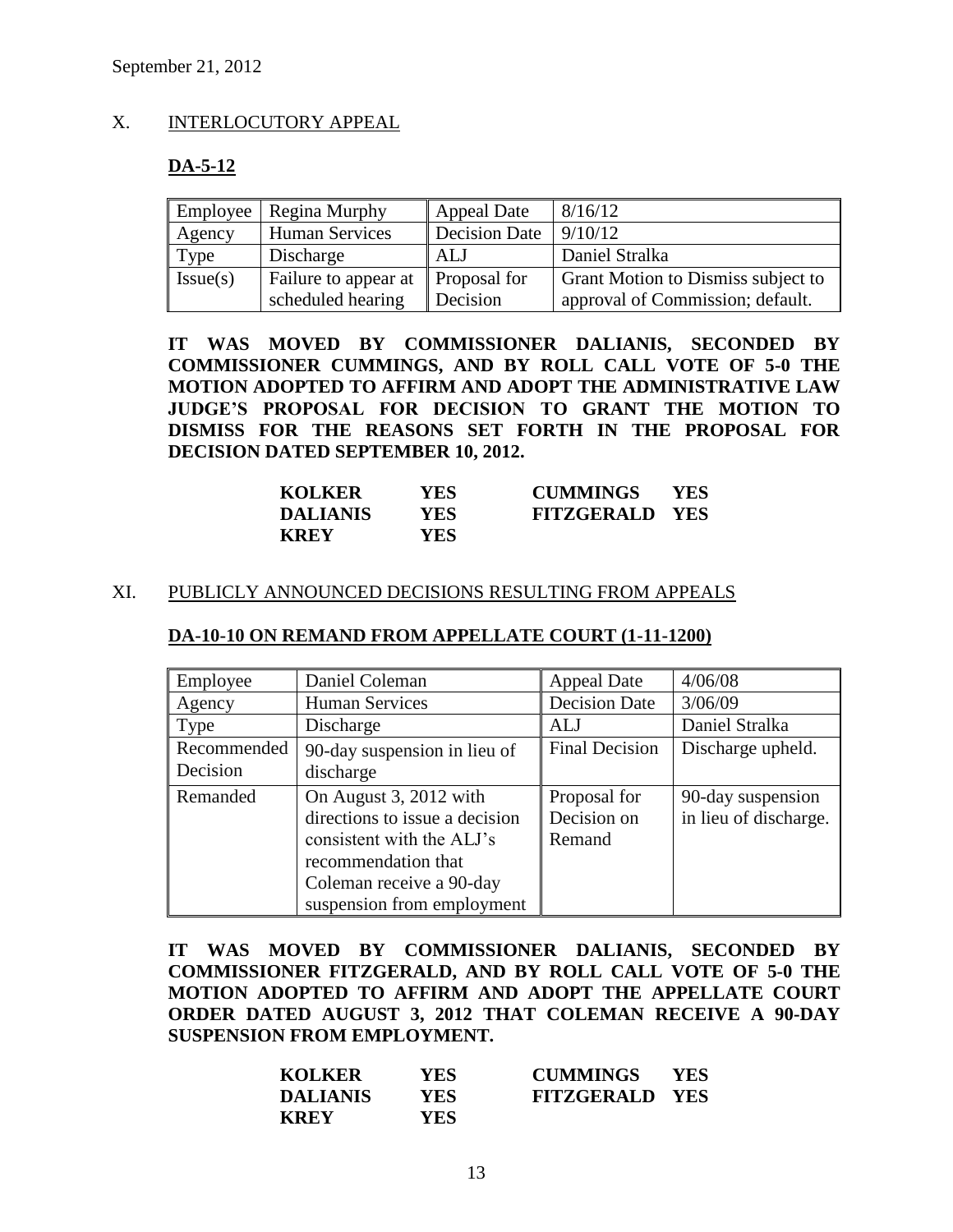# **DA-44-12**

| Employee | Kristoffer Hanczar | <b>Appeal Date</b>   | 2/14/12                     |
|----------|--------------------|----------------------|-----------------------------|
| Agency   | Juvenile Justice   | <b>Decision Date</b> | 9/07/12                     |
| Type     | Discharge          | Proposal for         | Appeal granted; employee to |
|          |                    | Decision             | be reinstated.              |

**IT WAS MOVED BY COMMISSIONER DALIANIS, SECONDED BY COMMISSIONER KREY, AND BY ROLL CALL VOTE OF 5-0 THE MOTION ADOPTED TO AFFIRM AND ADOPT THE ADMINISTRATIVE LAW JUDGE'S PROPOSAL FOR DECISION THAT THE CHARGES HAVE NOT BEEN PROVEN SO THE DISCHARGE IS SET ASIDE IN WHOLE AND KRISTOFFER HANCZAR IS TO BE REINSTATED TO HIS POSITION OF JUVENILE JUSTICE SPECIALIST WITH THE ILLINOIS DEPARTMENT OF JUVENILE JUSTICE FOR THE REASONS SET FORTH IN THE PROPOSAL FOR DECISION DATED SEPTEMBER 7, 2012.**

| <b>KOLKER</b>   | YES        | <b>CUMMINGS</b>       | <b>YES</b> |
|-----------------|------------|-----------------------|------------|
| <b>DALIANIS</b> | YES        | <b>FITZGERALD YES</b> |            |
| <b>KREY</b>     | <b>YES</b> |                       |            |

**RV-50-12**

| Employee | Rick D. Anderson                         | <b>Appeal Date</b>  | 4/05/12              |
|----------|------------------------------------------|---------------------|----------------------|
| Agency   | <b>Central Management Services</b>       | Decision Date       | 8/17/12              |
| Type     | <b>Rule Violation</b>                    | ALJ                 | <b>Andrew Barris</b> |
| Issue(s) | Request for review of Step 4 grievance   | <b>Proposal for</b> | No jurisdiction      |
|          | decisions; violation of Sections 301.10, | Decision            | over denied          |
|          | 301.170, 310.20, and 310.420             |                     | grievances; no       |
|          | regarding fair and equitable salaries    |                     | violation.           |

**IT WAS MOVED BY COMMISSIONER DALIANIS, SECONDED BY COMMISSIONER KREY, AND BY ROLL CALL VOTE OF 5-0 THE MOTION ADOPTED TO AFFIRM AND ADOPT THE ADMINISTRATIVE LAW JUDGE'S PROPOSAL FOR DECISION THAT A VIOLATION OF THE PERSONNEL CODE OR PERSONNEL RULES HAS NOT BEEN PROVEN BY A PREPONDERANCE OF THE EVIDENCE.**

| <b>KOLKER</b>   | YES. | <b>CUMMINGS</b>       | <b>YES</b> |
|-----------------|------|-----------------------|------------|
| <b>DALIANIS</b> | YES. | <b>FITZGERALD YES</b> |            |
| <b>KREY</b>     | YES. |                       |            |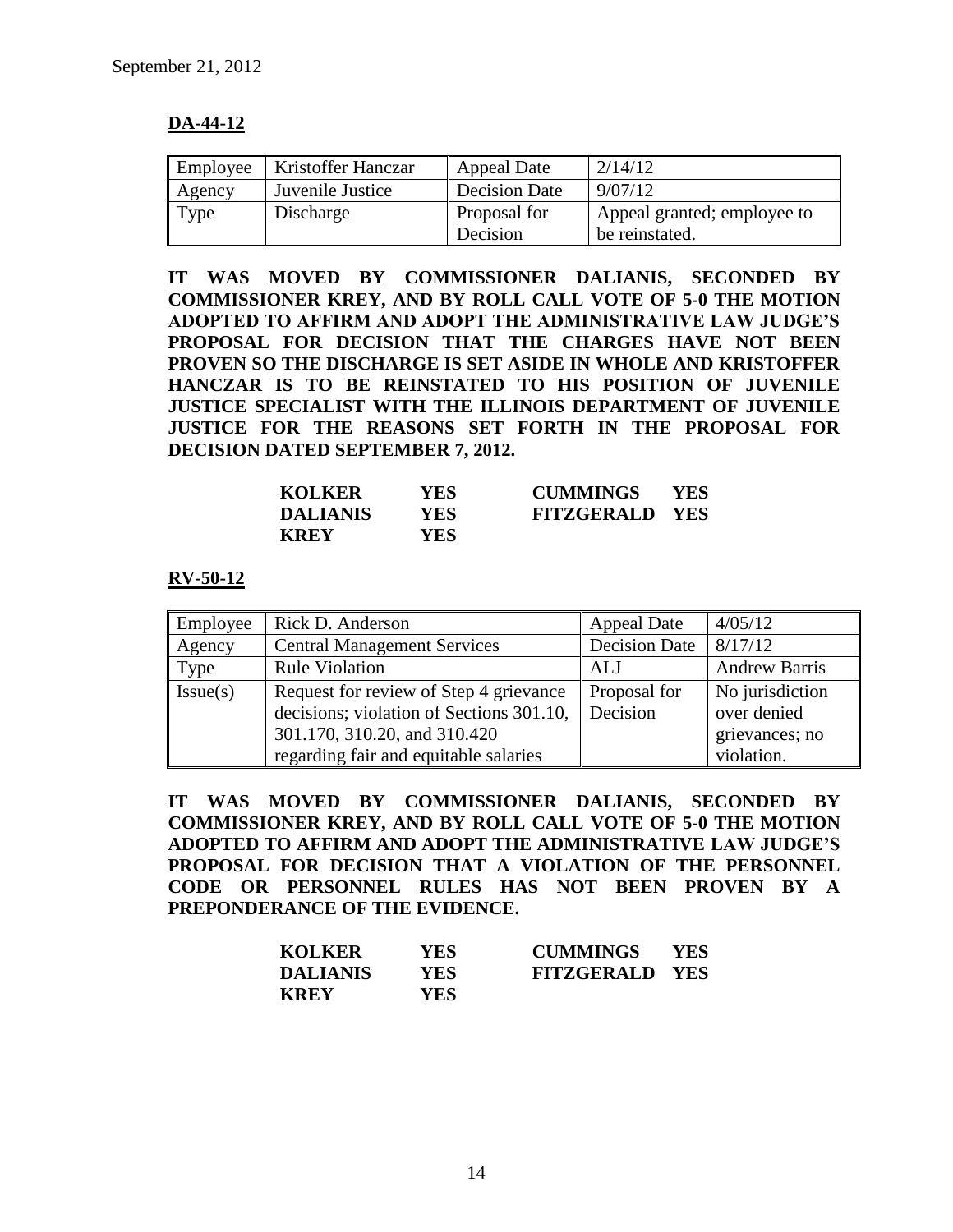#### XII. APPEAL TERMINATED WITHOUT DECISION ON THE MERITS

## **S-56-12**

| Employee | Martha Lucas          | <b>Appeal Date</b> | 6/29/12                       |
|----------|-----------------------|--------------------|-------------------------------|
| Agency   | <b>Human Services</b> | Decision Date      | 9/04/12                       |
| Type     | Suspension            | Proposal for       | Dismissed subject to approval |
|          |                       | Decision           | of Commission; settled.       |

**IT WAS MOVED BY COMMISSIONER DALIANIS, SECONDED BY COMMISSIONER FITZGERALD, AND BY ROLL CALL VOTE OF 5-0 THE MOTION ADOPTED TO AFFIRM AND ADOPT THE ADMINISTRATIVE LAW JUDGE'S PROPOSAL FOR DECISION TO DISMISS THE APPEAL FOR THE REASONS SET FORTH IN THE ADMINISTRATIVE LAW JUDGE'S PROPOSAL FOR DECISION.**

| <b>KOLKER</b>   | <b>YES</b> | <b>CUMMINGS</b>       | <b>YES</b> |
|-----------------|------------|-----------------------|------------|
| <b>DALIANIS</b> | YES-       | <b>FITZGERALD YES</b> |            |
| <b>KREY</b>     | YES.       |                       |            |

#### XIII. FY 2012 ANNUAL REPORT

Chairman Kolker suggested a change to the Overview section of the Annual Report which all Commissioners were in agreement with. The Commissioners complimented Staff on the appearance and content of the Annual Report.

## **IT WAS MOVED BY COMMISSIONER FITZGERALD, SECONDED BY COMMISSIONER DALIANIS, AND THE MOTION ADOPTED 5-0 TO APPROVE THE FISCAL YEAR 2012 ANNUAL REPORT WITH A CHANGE TO THE OVERVIEW SECTION.**

#### XIV. STAFF REPORT

Executive Director Daniel Stralka reported:

- The Commission filed its fiscal year 2013 Affirmative Action Report and fiscal year 2012 Green Government Report.
- The Commission's record retention program resulted in the transfer of ten boxes of closed case files (1989-1994) to the State Archives.
- There have been problems calculating the proper amount of postage for mailing agendas in the three-ring binders. After discussion, it was the consensus of all the Commissioners to forego mailing binders and for Staff to mail the three-hole punched agendas and minutes.